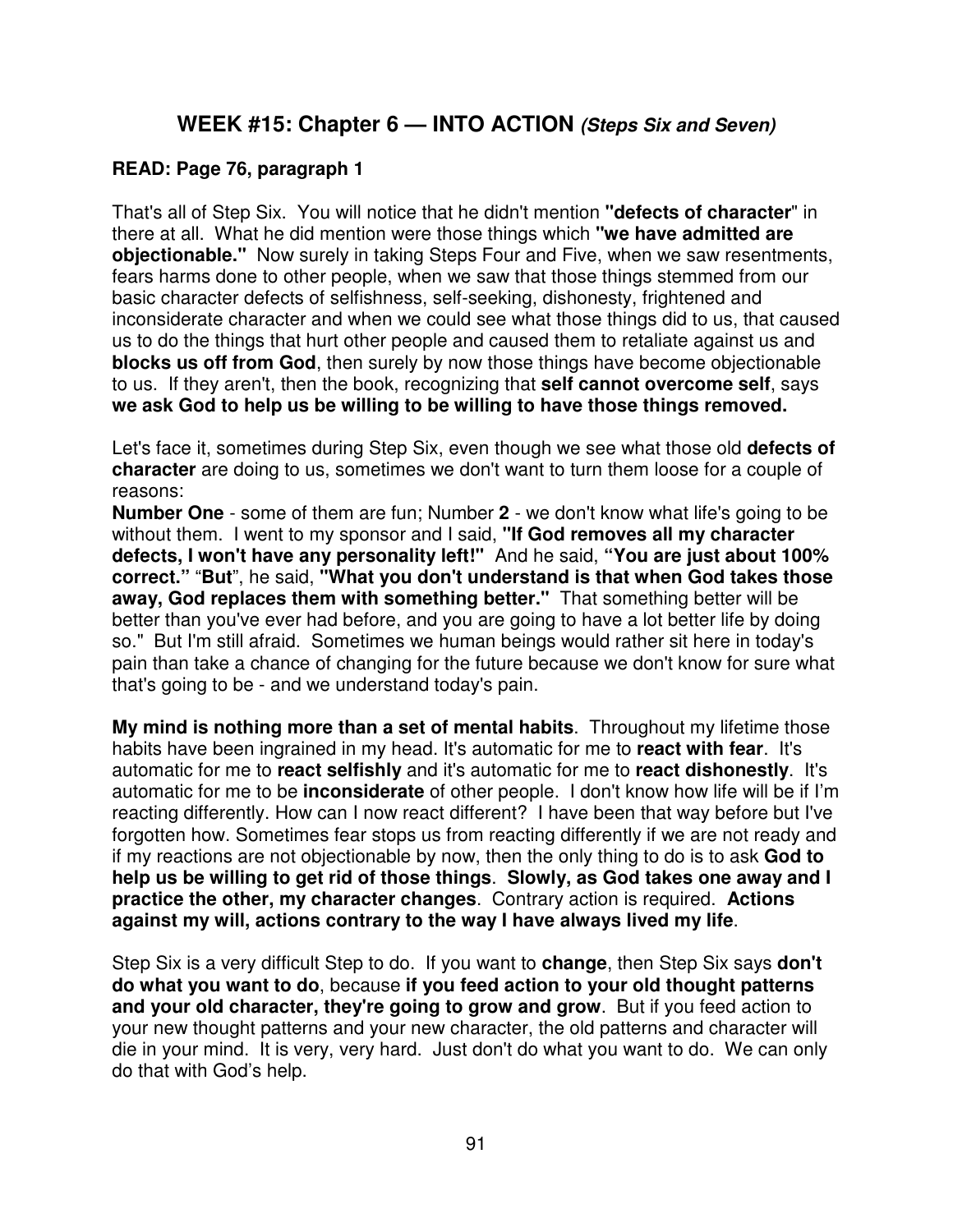#### **READ: Page 76, paragraph 2**

We have then completed **Step Seven**, and Bill didn't even mention "shortcomings". Bill uses "shortcomings" and "character defects" interchangeably. I have found my character defects and shortcomings in **Step Four**, I talked about them to another human being in **Step Five** and became ready (willing) to turn loose of them in **Step Six**. I asked God to remove them in **Step Seven**. Now I have completed Steps Six and Seven. But if I'm not careful, I'll fall into a trap. We tend to feel after Steps Six and Seven that God is going to reach in and pluck out these defects of character and just make us as pure as the driven snow. We turn to God and hand them over and say, "Here you are; give me the \$29.95 special" and everything will be all right. NO! These were not the Steps God took.

God doesn't need these Steps, He's okay already. God does not reach into my head and remove these character defects leaving another hole in my head. God replaces them with the opposite. If I want God to take away my **selfishness**, then I'm going to have to start to practice being **unselfish** with God's help and all the willingness I can muster through prayer. **Slowly, over a period of time, an old habit will die and it be replaced with a new habit**. If I'm willing to let God take away **dishonesty**, then I'm going to have to try in every given situation to be **honest** with God's help and all the willingness I can muster through prayer. Now that's hard for me to do. It's alien to my nature. But, when God helps me by removing these character defects and I practice the opposite, slowly the old habit dies and it's replaced with a new one.

Sometimes we wind down on Steps Six and Seven, maybe because The Big Book has only two paragraphs on these Steps. However, we begin to see that Steps Six and Seven are the **real tools of change in the program**. Steps One, Two, Three, Four and Five are seeing the problem and solution and making that decision and then the inventory, and once we take the inventory we see these things and then talk them over with another person. The first five Steps prepare us for these two great tools to apply to our lives daily. **Our future life is really based on how we apply these Steps**. God doesn't take these steps, He doesn't need to, but we do need these Steps to change. They are very difficult steps to work at first. Easy to understand but they are very hard. The Big Book says, "**Simple, but not easy**."

**Our mind is a set of mental habits that we have used all our lives. We have developed old patterns. The way we got these mental habits is that we worked on them. We worked for years to get sick. We didn't get sick overnight. So we are going to have to work the same way to make these changes. It's with the use and application of these two tools (Steps Six and Seven) that we can change.** 

**Step Seven can be a hard tool you use. When you don't do what you naturally want to do and make yourself do what you naturally don't want to do, pretty soon, your old ideas will begin to fade away and a new set of motives will begin to dominate your mind. When we begin to do the things we naturally don't want to do, we begin to see the good results we get from doing those things. Those things will become a part of our personality, and the old things will become less**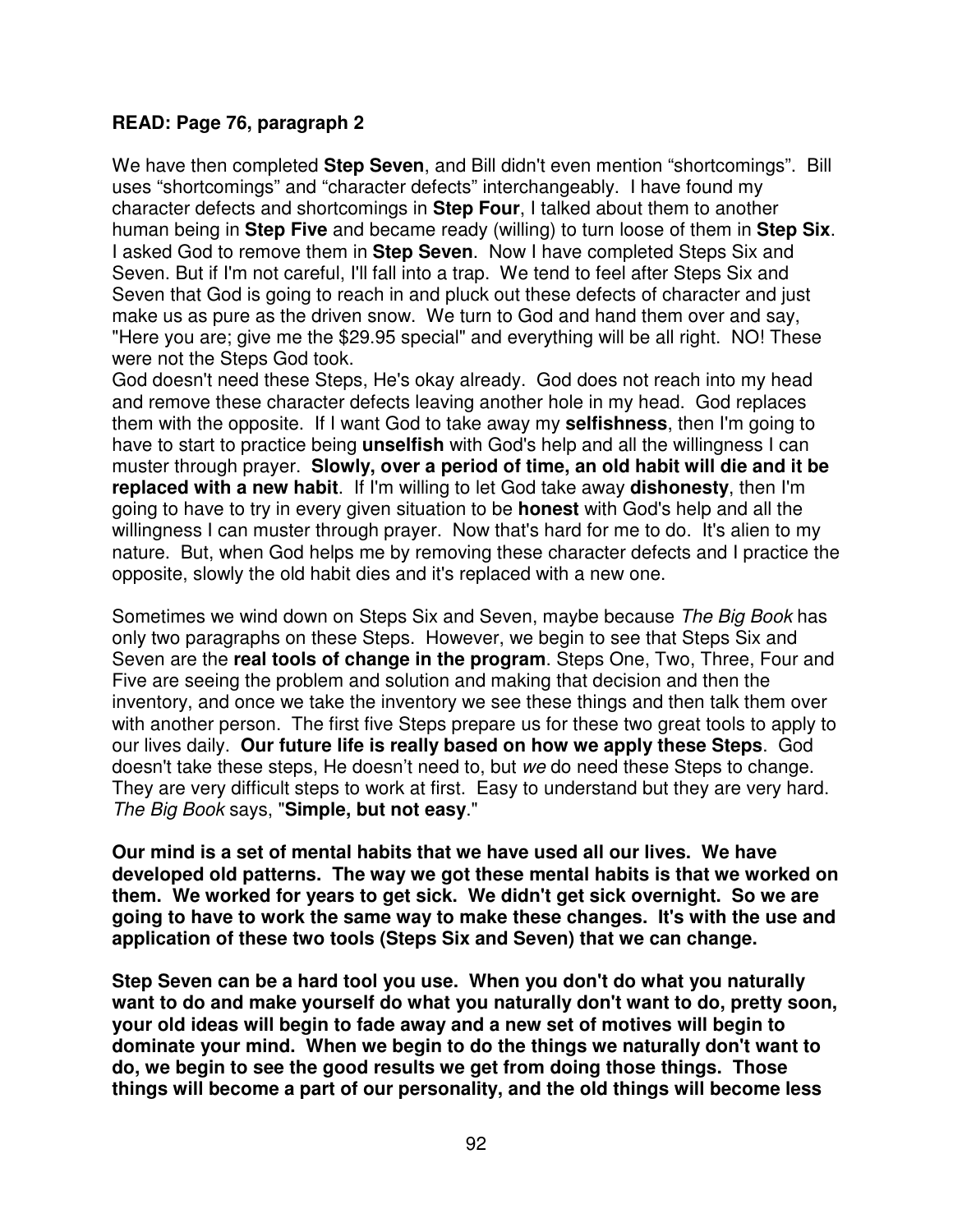#### **important and the new part will become your way of life. It's just a matter of working against yourself.**

There was a student years ago in the BIG, BIG, BIG BOOK, who said that saving your life meant **daily dying to self**. You have to die somewhere in your life, so that you can live somewhere new. Only we can do that job on a daily basis and that's what Step Six and Step Seven are:

### **Daily dying somewhere, so we can live somewhere new**.

We have to do that job!

**LEADER**: Discuss **Willingness** and **Humility** with the group and what they mean in context with these Steps.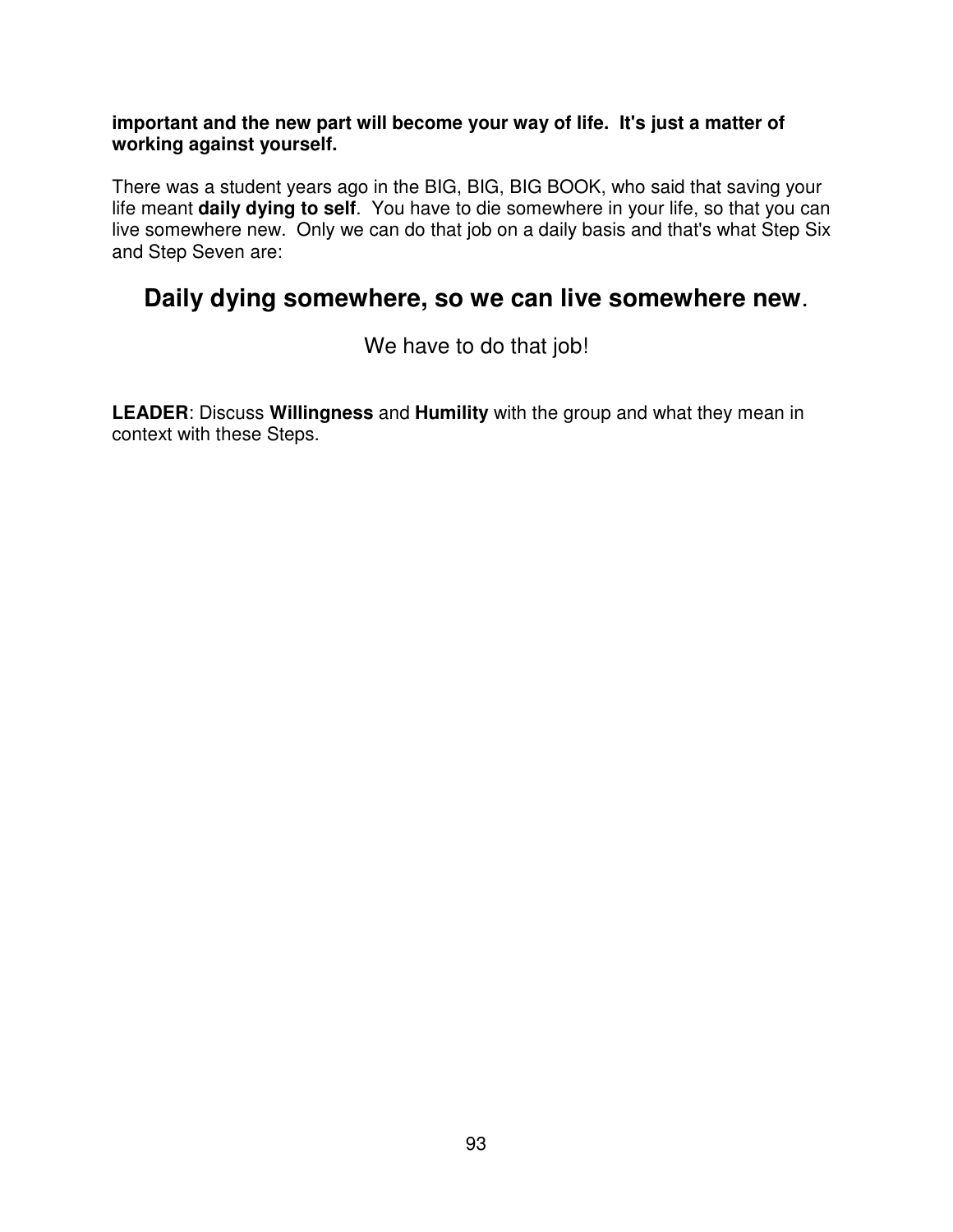## **BIG BOOK WORKSHOP HOMEWORK ASSIGNMENT**

- **1)** Read Chapter 6 "**Into Action**" (p.76-p84 par.1) in The Big Book (1<sup>st</sup> time) USE HIGHLIGHTER! (Just read and highlight the 1st time you read through the chapter.)
- **2)** Read Chapter 5 "Into Action" (p.76-p.84 par.1) in The Big Book (2<sup>nd</sup> time). Answer the "Work Assignment Questions" below as you read the assignment the 2<sup>nd</sup> time.
- **3)** Be prepared to discuss the material.

# **WORK ASSIGNMENT QUESTIONS**  Write<br>"INTO ACTION – Step Eight and Step Nine" Always Mile!!<br>"INTO ACTION – Step Eight and Step Nine" Always Mile!"

#### **PAGE: 76**

- 1. Do you have any misgivings about these Steps?
- 2. Do you feel diffident (distrustful or unduly timid) about going to some of these people?

#### **PAGE: 77**

- 3. What is your real purpose?
- 4. Can you approach the people on your Eighth Step list in a helpful and forgiving spirit?

#### **PAGE: 78**

- 5. Do you see that nothing worthwhile can be accomplished until you clean your side of the street?
- 6. Is it important that you be praised for your Ninth Step efforts?
- 7. Do you understand the importance of losing your fear of creditors?
- 8. Have you discussed any criminal offense you may have committed and which may still be open with your sponsor? If not, should you do so?

#### **PAGE: 79**

- 9. Do you understand how your Ninth Step may harm other people?
- 10. Have you studied your domestic troubles and the harm that may have been caused in these areas?

#### **PAGE: 81**

11. Do you understand the importance of not creating further harm by creating further jealousy and resentment in a "tell-all" session?